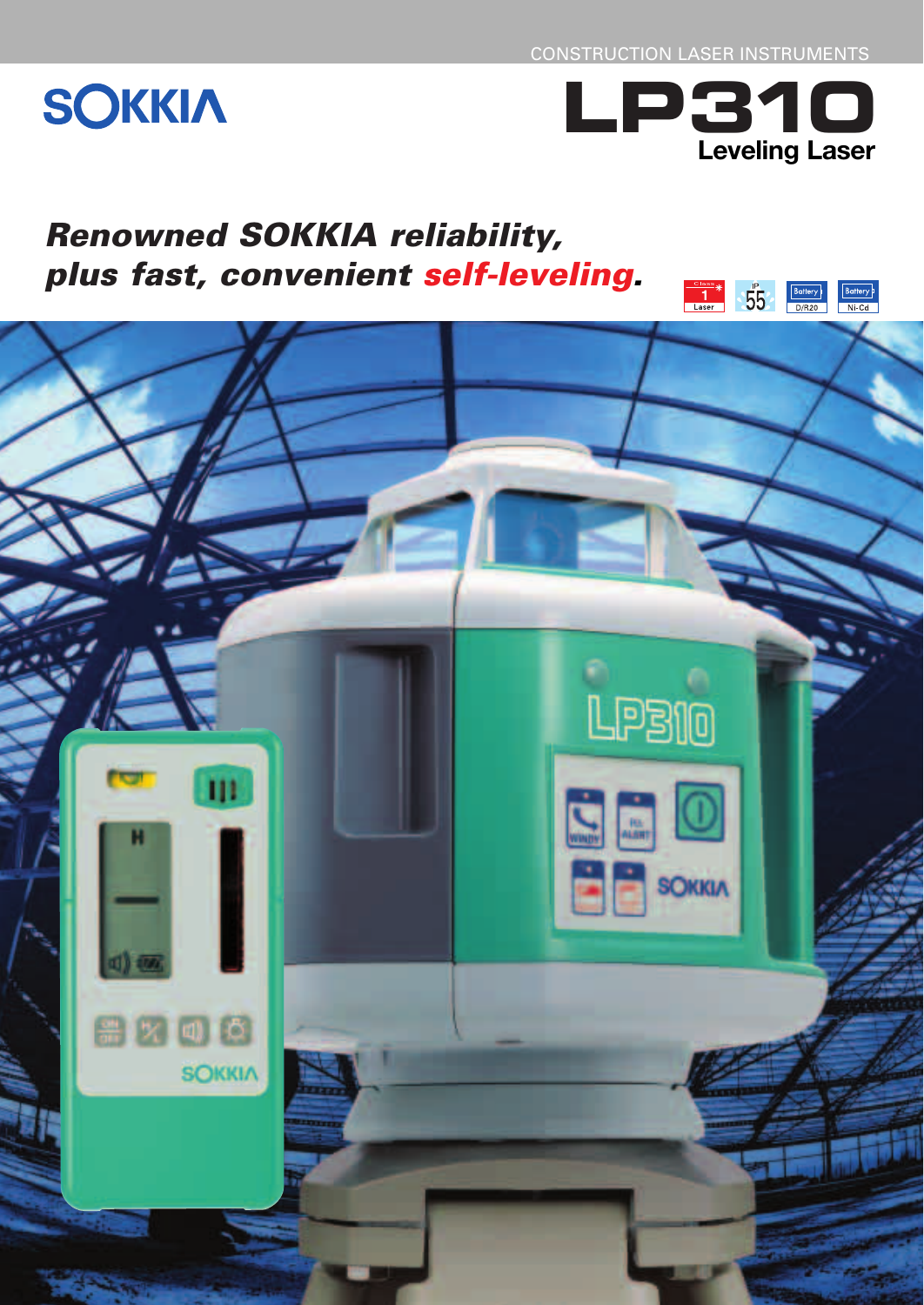*From foundation work to interior finishing and civil engineering projects, the LP310 can satisfy any leveling requirements. As well as market-proven reliability and precision, you can now look forward to greater work efficiency.*

#### *<del>Eligh-precision self-leveling*</del>

The LP310 is equipped with high-performance tilt sensors. So precise is this technology that even when self-leveling is repeated several times, the LP310 will always find the true horizontal, generating a laser plane accurate to within 10 arc seconds.

#### q**Press-button simplicity**

All you have to do is place the LP310 on a tripod or level arm, set it roughly level (the unit has a wide self-leveling range) and press a button. It will automatically find the horizontal and emit the laser beam. This means you can start work without delays.

#### q**Tough construction**

The LP310 is not fussy about where it works. Compliant with the **IP55** (IEC60529) standard, it offers superb resistance to dust (so you can safely use it in places with sawdust and other airborne particulates) and excellent water-resistance, sufficient to withstand a sudden downpour.

#### *<del>J</del>H.I. Alert & Windy functions*

The H.I. Alert function, which is normally active, ensures that the laser beam is shut off and a warning lamp flashes if the unit is tilted or jarred while in operation. Self-leveling is not repeated until the unit has been checked, so there is no danger that work might continue using incorrect heights. **H.I. ALERT**

Alternatively, you can activate the Windy function: this is designed to ignore slight movements, as when the unit is buffeted by the wind. **WINDY**

Self-leveling is only repeated if there has been a significant movement. This helps to save time on sites that are windy or subject to vibration, since it reduces interruptions to work.

#### *FInree power packages*

The LP310 can operate for up to 100 hours powered by four D (R20) size alkaline batteries, while the rechargeable Ni-Cd battery provides sufficient power for 40 hours. There is also an optional AC adapter (AC 100 to 240V) for continuous operation.





*Stadium* Leveling work on outdoor construction sites. Teamwork is possible using multiple detectors.



*Ceiling* A level arm facilitates one man leveling operations at elevated positions.



When used with a leveling rod, it's easy to measure the height difference of runoff ditches, sewage pipes and drains



Simplifies interior work. Using an elevating tripod, the height of the unit can be easily adjusted.



For floor leveling.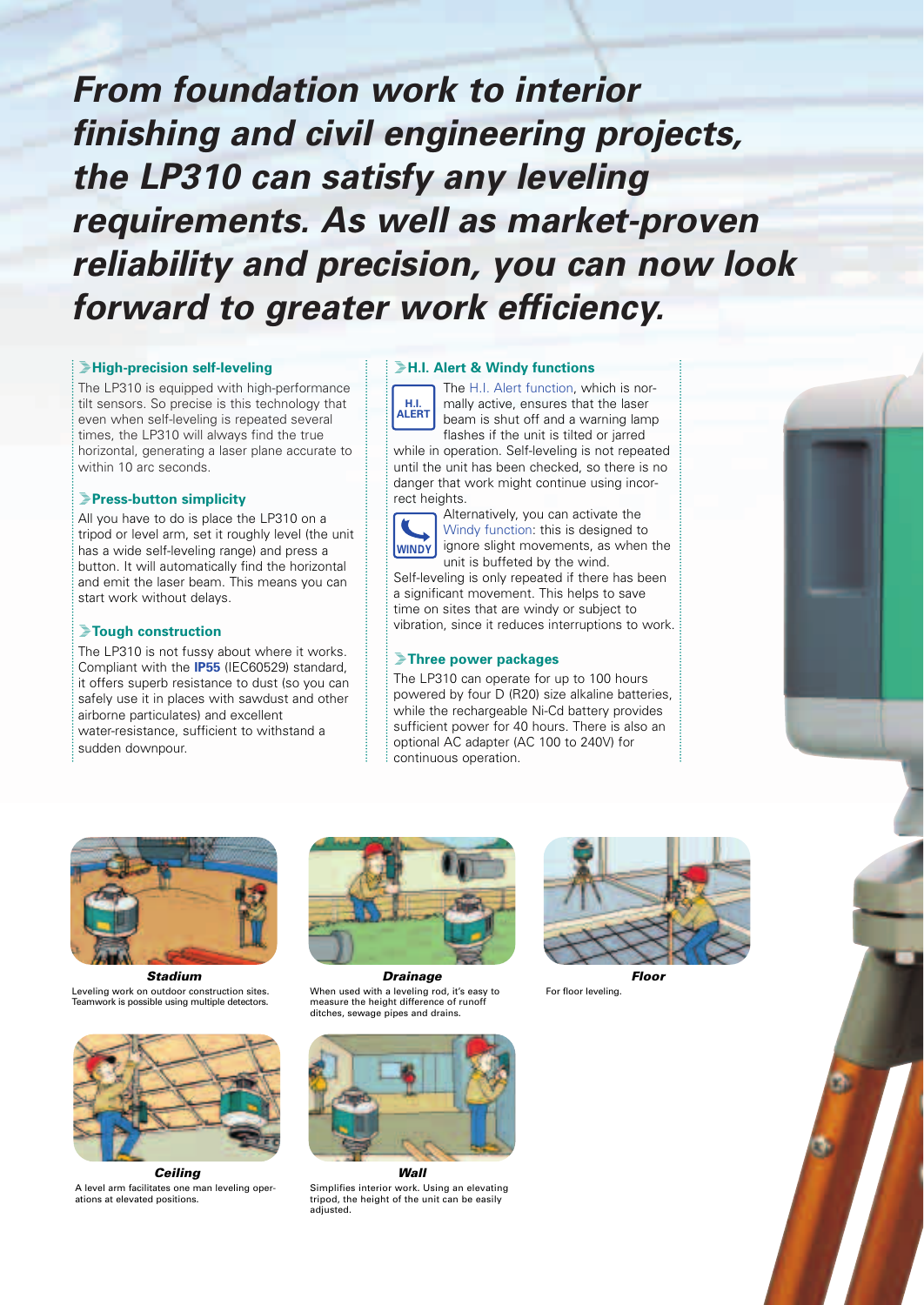### *Easy-to-handle Compact Detectors*

*Advanced functions packaged in a rugged compact body which fits nicely into your palm.*



#### **Example 2**

In addition to the high-precision LR100 detector, the LR105 detector is also available to handle a wider range of applications.

#### q**Dual displays**

LR100 and LR105 have displays on both front and reverse faces.

#### q**Auto illumination**

The LCD displays are automatically illuminated when the laser beam is detected. This function enables you to work in low-light conditions while saving power.

#### q**Waterproof structure**

The LR100 and LR105 are fully protected from water penetration in compliance with IPX7 (IEC60529) enabling it to be handled with wet hands.

#### q**Three buzzer settings**

The buzzer volume can be set to "Loud", "Normal" or "Off".

**Bubble tube** is equipped as standard for precision leveling.

#### q**Protector LRP1A**

Optional rubber protector LRP1A protects the detector from hard shocks.

#### $\frac{1}{2}$ **100 hours continuous use**

With two alkaline batteries, the LR100 and LR105 operate continuously for approx. 100 hours. The AA (R6) size Ni-MH rechargeable batteries power it for approx. 75 hours. To save the battery, the power is turned off automatically if the unit does not receive the laser beam for 10 minutes.

#### *Choice of sensitivity settings*

To meet different requirements, site conditions, etc., you can use the  $\mathbb{Y}_1$  key to select high or low sensitivity; exact values depend on the current configuration. A separate switch inside the battery cover allows you to choose between Setting No. 1 (default) and 2.

| <b>Detector</b>    |               | <b>LR100</b>                   | <b>LR105</b>                   |
|--------------------|---------------|--------------------------------|--------------------------------|
| <b>Sensitivity</b> | Setting No. 1 | $H:\pm 0.7$ mm, $L:\pm 2.0$ mm | $H:\pm 1.8$ mm, $L:\pm 3.2$ mm |
|                    | Setting No. 2 | $H:\pm 2.0$ mm, $L:\pm 2.6$ mm | $H:\pm 3.2$ mm, $L:\pm 3.7$ mm |

H : High sensitivity L : Low sensitivity